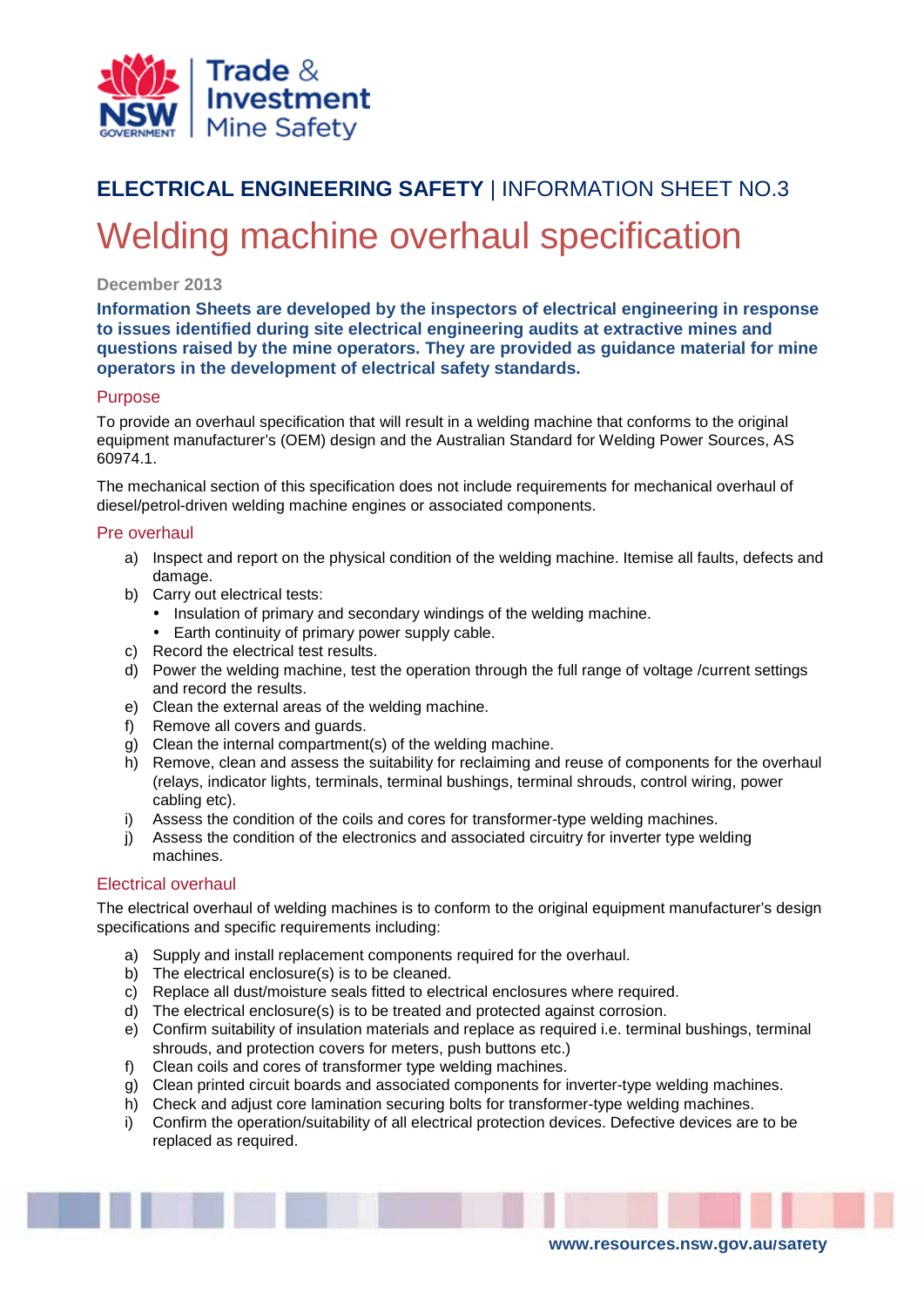- Manual metal-arc welding machine output is to be connected via a voltage reduction device. The operation of the unit is to be checked against the voltage reduction device manufacturer's specifications. The voltage reduction device is to conform to the requirements of AS 60974.1 and reduce the electrode lead voltage when the welding circuit exceeds 200 Ohms.
- The hand trigger switch assembly fitted to MIG-type welding machine is to be disassembled, serviced/repaired/replaced, reassembled and operation confirmed.
- Confirm fuses are of the correct type and are correctly rated for their application.
- Confirm circuit breakers are the correct type and correctly rated for their application.
- j) Service, repair or replace primary power supply plug and cable. The supply cable is to be, as a minimum, 2 m in length from the exit point of the enclosure to the power supply. The electrical rating of the cable and plug assembly is to be not less than the maximum effective supply current for the welding machine.
- k) The supply cable is to conform to AS/NZS 3191 and the plug assembly is to comply with AS/NZS 3112. (Note plug assemblies will need to match the "I1eff" as detailed on the welding machine nameplate, and the power supply sockets where the welding machine is to be used)
- l) All electrical connections are to be checked for suitability and replaced where required.
- m) The welding machine is to be assembled to conform to the OEM specifications for pollution degree rating, IP rating.
- n) All exposed non-electrical conductive material is to be equipotential bonded to the main earth connection. The conductor size to be used is to be equivalent to the earthing conductor in the supply cable. A continuity test is to be carried out to confirm an effective equipotential bonding system.
- o) All fasteners used to effect earthing are to be of non-corrosive material, i.e. brass or stainless steel.

**Note:** Stainless steel must not be used if the fastener is required to carry current.

- p) Any associated electrical welding components are to be checked and serviced/ repaired/replaced as required, i.e. electrode holders, work and electrode leads etc.
- q) The electrical protection device(s) is to have the trip values set up to provide protection for the respective circuit.
- r) Auxiliary power supplies are not to be installed to the welding machine.
- s) Electrical schematic diagram(s) are to be updated.
- t) The labelling of electrical components is to have the same description as shown on the electrical drawing(s).

#### Operational checks

The welding machine, when reassembled, is to be powered and operated to:

- a) Confirm the satisfactory operation of the welding machine through its full range of operating voltages/currents.
- b) Confirm the temperature rise on the welding machine winding(s), commutator or slip rings is within the limits specified in AS 60974.1

#### Mechanical overhaul

A mechanical overhaul of the welding machine is required to retain the OEM design and specification for:

- a) strength and rigidity.
- b) isolation barrier / guarding from live electrical circuits.
- c) quarding of moving components within the assembly.
- d) providing a solid structure for the assembly of the components used to create a welding machine.
- e) the structure providing an adequate level of protection against environmental contaminants, i.e. dust and moisture.

The mechanical overhaul of welding machine is to conform to the OEM design specifications and specific requirements that include:

a) any damaged or deformed structural sections are to be repaired or replaced.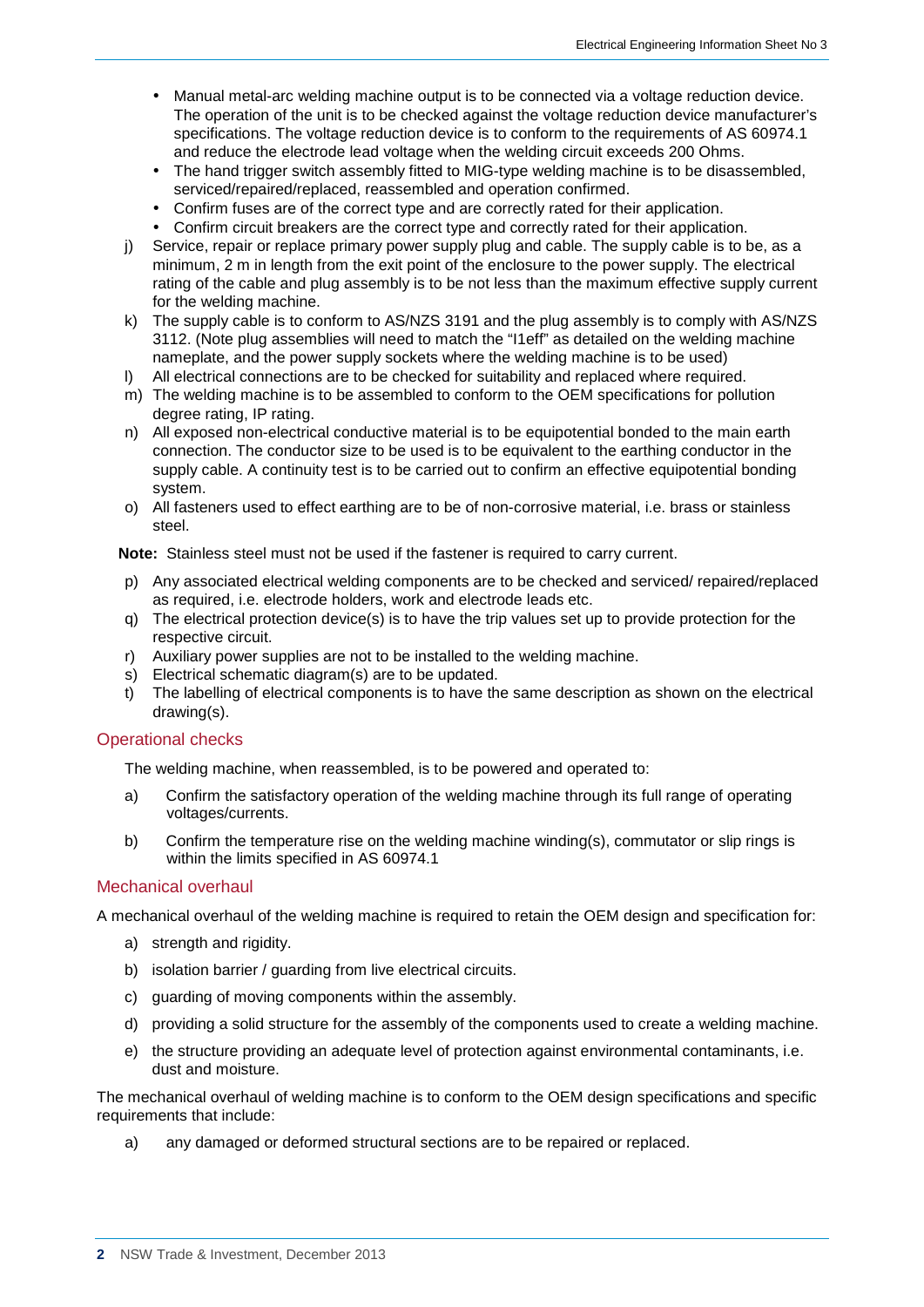- b) any damaged or deformed covers and / or panels are to be repaired or replaced. The covers and/or panels are required to provide the level of IP rated protection specified by the OEM and is not to be less than a minimum IP rating of IP21S for indoor welding machines and IP23 for outdoor welding machines.
- c) any cable that passes through metallic parts of the welding machine is to be terminated through brass compression type cable glands.
- d) all connection terminals for flexible supply cables are to be provided with a cable anchor that will relieve the electrical connection from mechanical strain. All cable anchors for this purpose are to conform to the requirements of AS 60974.1.
- e) the outer case of the welding machine is to be treated and protected against corrosion. i.e. remove and treatment for rusted areas and paint.
- f) all dust/water seals fitted to covers or panels are to be replaced.
- g) all affixing fasteners are to be of none corrosive material, i.e. stainless steel, zinc coated, brass.
- h) the welding machine is to be fitted with lifting points.

#### Environmental conditions

The welding machine is to be overhauled to retain, as a minimum:

- a) The OEM design specification for contamination of electrical insulating properties referenced as "pollution degree".
- b) The OEM design and specification for IP rating.

### Signs and labelling

Where necessary, the welding machine is to have signs and labelling repaired or replaced so that the welding machine is supplied with securely fitted, durable and legible signs and labelling that will provide information relating to the electrical characteristics of the welding machine to enable the comparison, correct selection and safe use of the welding machine.

The signs and labelling is to conform to the requirements of AS 60974.1 and is to include:

- A rating plate The rating plate is to be a clearly and indelibly marked plate fixed securely to or printed onto the welding machine that is readily accessible. The rating plate is to be divided into sections containing information and data conforming to AS 60974.1, and include:
	- o Electrical schematic drawing number
	- o Direction of rotation (for rotating welding machines).
	- o VRD internal or external.
- Warning sign: "Read instruction manuals before operating and serving this equipment".
- Labelling that identifies work lead terminal and electrode lead terminal.
- Labelling that identifies the welding machine earth terminal.
- Labelling identifying the function of all control push buttons and switches.
- Labelling identifying the function of all meters i.e. voltmeter, ammeter.
- Signs or labelling for the indication of variable voltage or current output setting in volt, ampere or an arbitrary reference scale is to be fitted either on or by the controls. The accuracy of the voltage or current indication shall conform to AS 60974.1.
- Labelling that stipulates the Pollution Degree rating of the welding machine. To be positioned in a prominent and clearly visible location.

#### **Documentation**

A complete set of detailed reports are to be supplied to the mine as detailed within this specification: